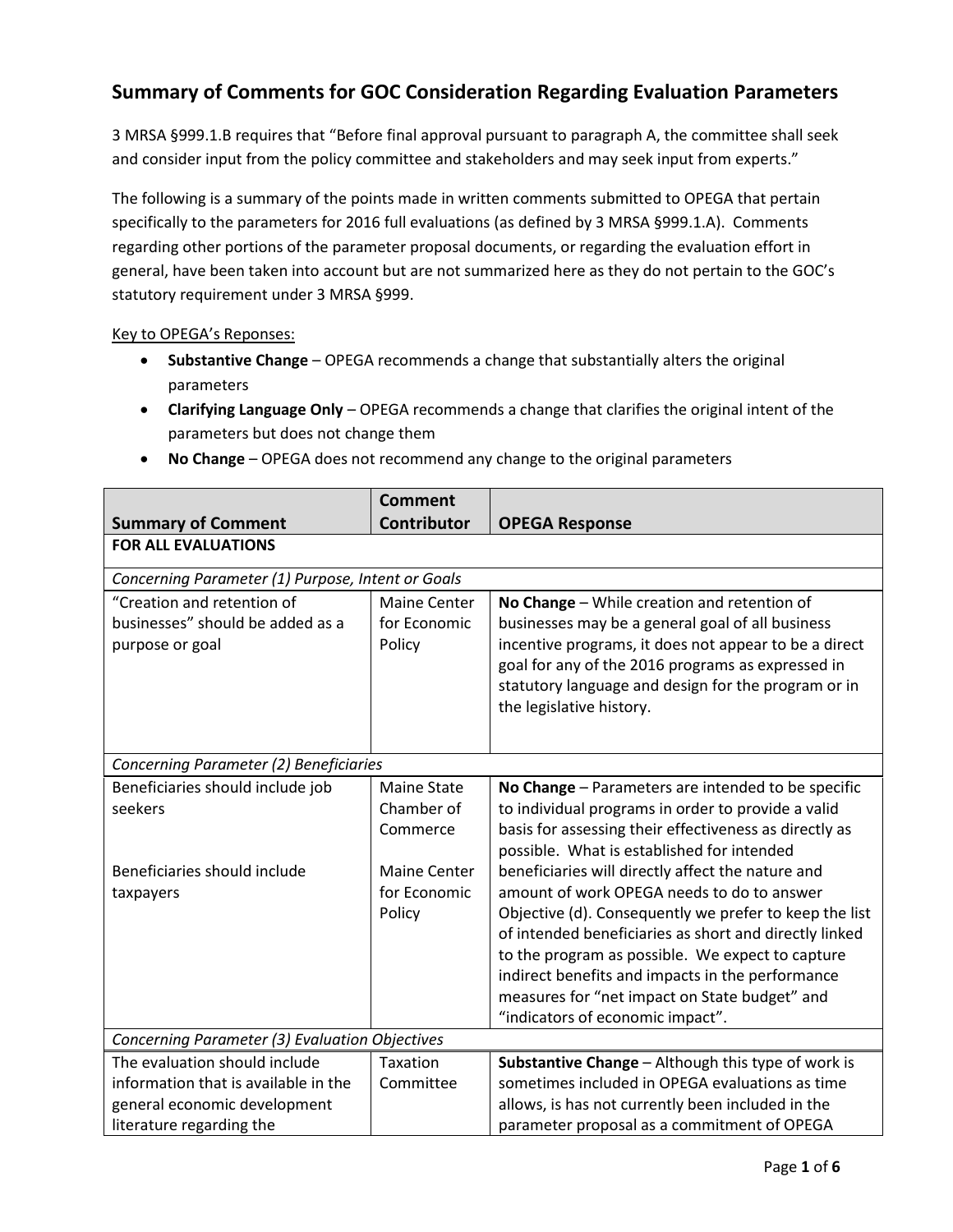| effectiveness of the specific type of         |                    | resources. To include this in the proposal documents,   |
|-----------------------------------------------|--------------------|---------------------------------------------------------|
| tax expenditure being reviewed and            |                    | OPEGA suggests inserting an extra sentence after the    |
| the review results of other states            |                    | table of objectives as follows: "OPEGA will perform     |
| that may have conducted reviews               |                    | additional work as necessary, and as possible within    |
| of similar types of tax expenditure           |                    | existing resources, to provide context for OPEGA's      |
| provisions                                    |                    | assessment of this program in Maine, including          |
|                                               |                    | review of literature or reports concerning these        |
|                                               |                    | programs nationally or in other states."                |
| Investigation of Legislative intent           | Taxation           | Clarifying Language Only $-$ To the extent that there   |
|                                               | Committee          |                                                         |
| should consider, to the extent                |                    | have been substantive changes to a program's            |
| possible, the original intent of each         |                    | statute OPEGA intends to explore, to the degree         |
| provision as well as subsequent               |                    | possible, how those changes have affected the           |
| statutory changes to the provision            |                    | program with regard to the evaluation objectives.       |
| and evaluate the effect of                    |                    | OPEGA suggests making this clear by amending the        |
| subsequent changes on the                     |                    | language in the 2nd introductory paragraph in the (3)   |
| performance of the provision                  |                    | Evaluation Objectives section to: "Each objective, will |
|                                               |                    | be explored to the degree possible based on the         |
|                                               |                    | resources required and the availability of necessary    |
|                                               |                    | data. Any substantial statutory changes since the       |
|                                               |                    | program's enactment will be considered in               |
|                                               |                    | addressing objectives impacted by those changes."       |
| Interviews should be conducted to             | <b>Maine State</b> | Clarifying Language Only - OPEGA had intended that      |
| determine the extent to which the             | Chamber of         | qualitative data (such as that from interviews) would   |
| behavior would have occurred                  | Commerce           | be considered as appropriate for all evaluation         |
| without the program being                     |                    | objectives since this is central to how OPEGA           |
| evaluated                                     |                    | evaluations are typically conducted. OPEGA              |
|                                               |                    | recommends adding "Qualitative" as a possibly           |
| "Qualitative" should be added as a            | Kris Eimicke-      | applicable measure for all objectives in section (3).   |
| possibly applicable measure for all           | Pierce Atwood      |                                                         |
| objectives except (a)                         |                    |                                                         |
| Concerning Parameter (4) Performance Measures |                    |                                                         |
| Dynamic fiscal modeling should be             | <b>Maine State</b> | Clarifying Language Only - This is already intended     |
| used to achieve an accurate                   | Chamber of         | with the measures: Net Impact on State Budget and       |
| revenue picture                               | Commerce           | Indicators of Economic Impact. We suggest adding        |
|                                               |                    | clarifying language to specify those measures will      |
| Measure F should have the                     | Kris Eimicke-      | include "economic modeling, as possible and             |
| following language added at its               | Pierce Atwood      | appropriate, to include capture of indirect benefits    |
| end: "(taking into account tax                |                    | and costs".                                             |
| revenues created as a result of the           |                    |                                                         |
|                                               |                    |                                                         |
| investment)" (New Markets                     |                    |                                                         |
| specifically, but same OPEGA                  |                    |                                                         |
| response)                                     |                    |                                                         |
|                                               |                    |                                                         |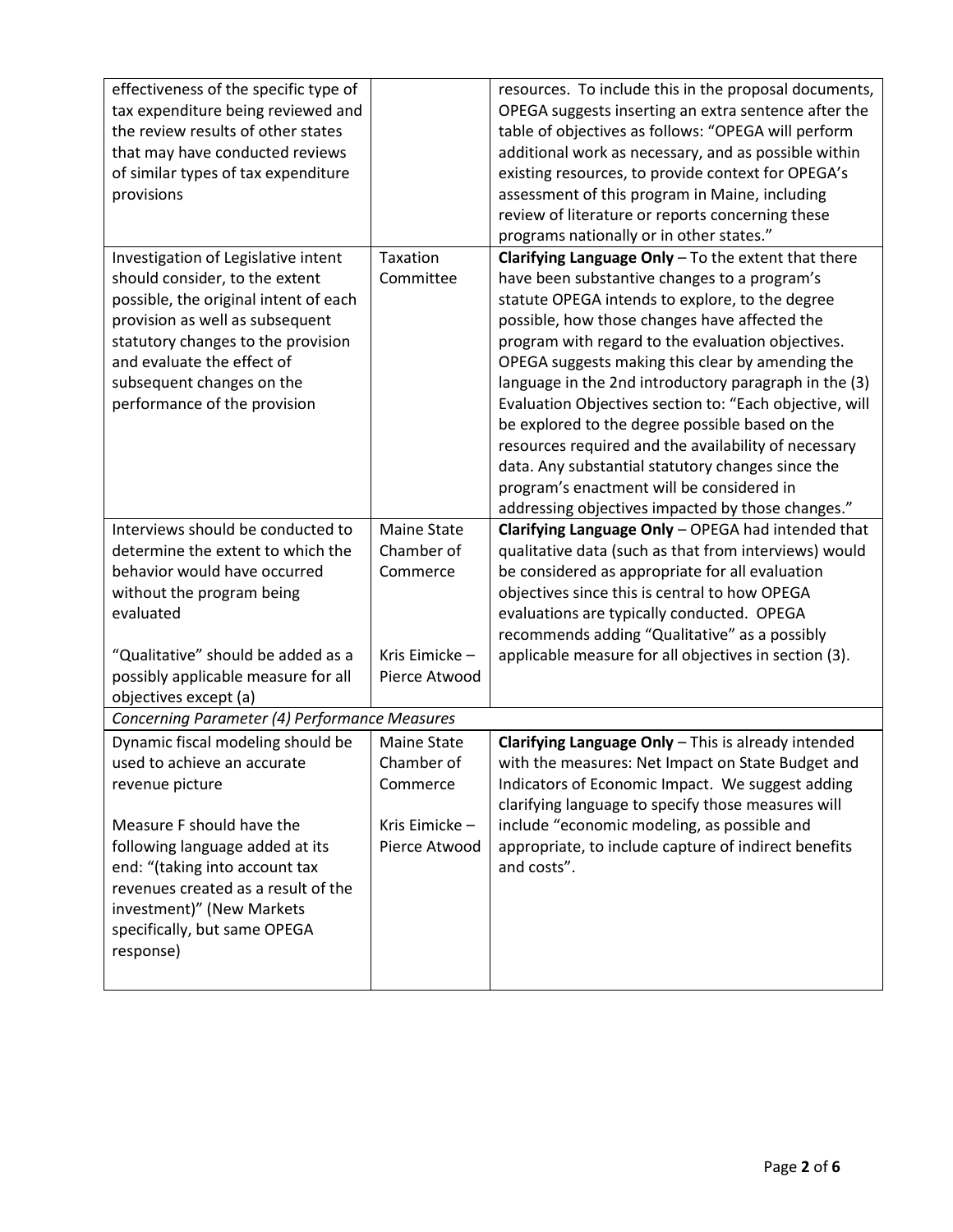| Measures concerning job creation<br>should include whether the jobs are | Maine Center<br>for Economic | Clarifying Language Only - Additional detailed<br>breakouts of performance measures will be                |
|-------------------------------------------------------------------------|------------------------------|------------------------------------------------------------------------------------------------------------|
| permanent or temporary                                                  | Policy                       | considered as appropriate during the review. OPEGA                                                         |
|                                                                         |                              | recommends adding "by job type (FT, PT, temporary,                                                         |
|                                                                         |                              | permanent)" to the bulleted list of potential                                                              |
|                                                                         |                              | additional calculations for each performance                                                               |
|                                                                         |                              | measure (following the table of measures) for the                                                          |
|                                                                         |                              | programs that have measures related to job creation.                                                       |
| Measures concerning job creation                                        | <b>Maine Center</b>          | Clarifying Language Only - Comparison of measures                                                          |
| should be benchmarked against                                           | for Economic                 | against benchmarks will be considered as                                                                   |
| broader trends in the same industry                                     | Policy                       | appropriate. OPEGA recommends adding                                                                       |
| or geographic region                                                    |                              | "comparison to industry or geographic trends" to the                                                       |
|                                                                         |                              | bulleted list of potential additional calculations for<br>each performance measure (following the table of |
|                                                                         |                              | measures).                                                                                                 |
| Additional measures should be                                           | <b>Maine Center</b>          | No Change - Although these additional measures                                                             |
| used to assess the extent to which                                      | for Economic                 | should perhaps be considered if OPEGA's resources                                                          |
| the behavior would have occurred                                        | Policy                       | allow, they would represent a significant additional                                                       |
| without the program; these                                              |                              | effort beyond what is already committed to in the                                                          |
| include: years of operation in                                          |                              | proposal document. OPEGA cannot commit to                                                                  |
| Maine; profitability, asset holdings                                    |                              | performing additional work at this point.                                                                  |
| and valuation; executive                                                |                              |                                                                                                            |
| compensation and residency;                                             |                              |                                                                                                            |
| whether owners are aware they are                                       |                              |                                                                                                            |
| using the program                                                       |                              |                                                                                                            |
| Measures concerning job creation                                        | <b>Maine Center</b>          | Clarifying Language Only - Comparison of measures                                                          |
| should be based on total payroll                                        | for Economic                 | on a pre-program to post-program basis will be                                                             |
| and employment figures prior to                                         | Policy                       | considered as appropriate and possible. OPEGA                                                              |
| receipt of program benefits and at                                      |                              | recommends adding "comparison to time period                                                               |
| annual intervals thereafter                                             |                              | preceding program implementation or receipt of<br>program benefits" to the bulleted list of potential      |
|                                                                         |                              | additional calculations for each performance                                                               |
|                                                                         |                              | measure (following the table of measures).                                                                 |
| Clear standards exist that should be                                    | <b>Maine Center</b>          | No Change - No specific standard was                                                                       |
| considered as measures for                                              | for Economic                 | recommended.                                                                                               |
| assessing the State's administration                                    | Policy                       |                                                                                                            |
| of the program                                                          |                              |                                                                                                            |
| When assessing objective $(d)$ – the                                    | Maine Center                 | No Change - This additional view of Participation Rate                                                     |
| extent to which those benefitting                                       | for Economic                 | if of interest and could be explored if time and                                                           |
| are the intended beneficiaries -                                        | Policy                       | resources allowed. However, depending on the                                                               |
| OPEGA should consider who is                                            |                              | program, it could require capturing a unique set of                                                        |
| eligible but not benefitting as                                         |                              | data not necessarily needed for any of the current                                                         |
| another view of the Participation                                       |                              | measures and not necessarily easily obtainable (the                                                        |
| Rate                                                                    |                              | population of eligible non-participators could be                                                          |
|                                                                         |                              | many and resource-intensive to identify). OPEGA                                                            |
|                                                                         |                              | cannot commit to performing additional work at this                                                        |
|                                                                         |                              | point.                                                                                                     |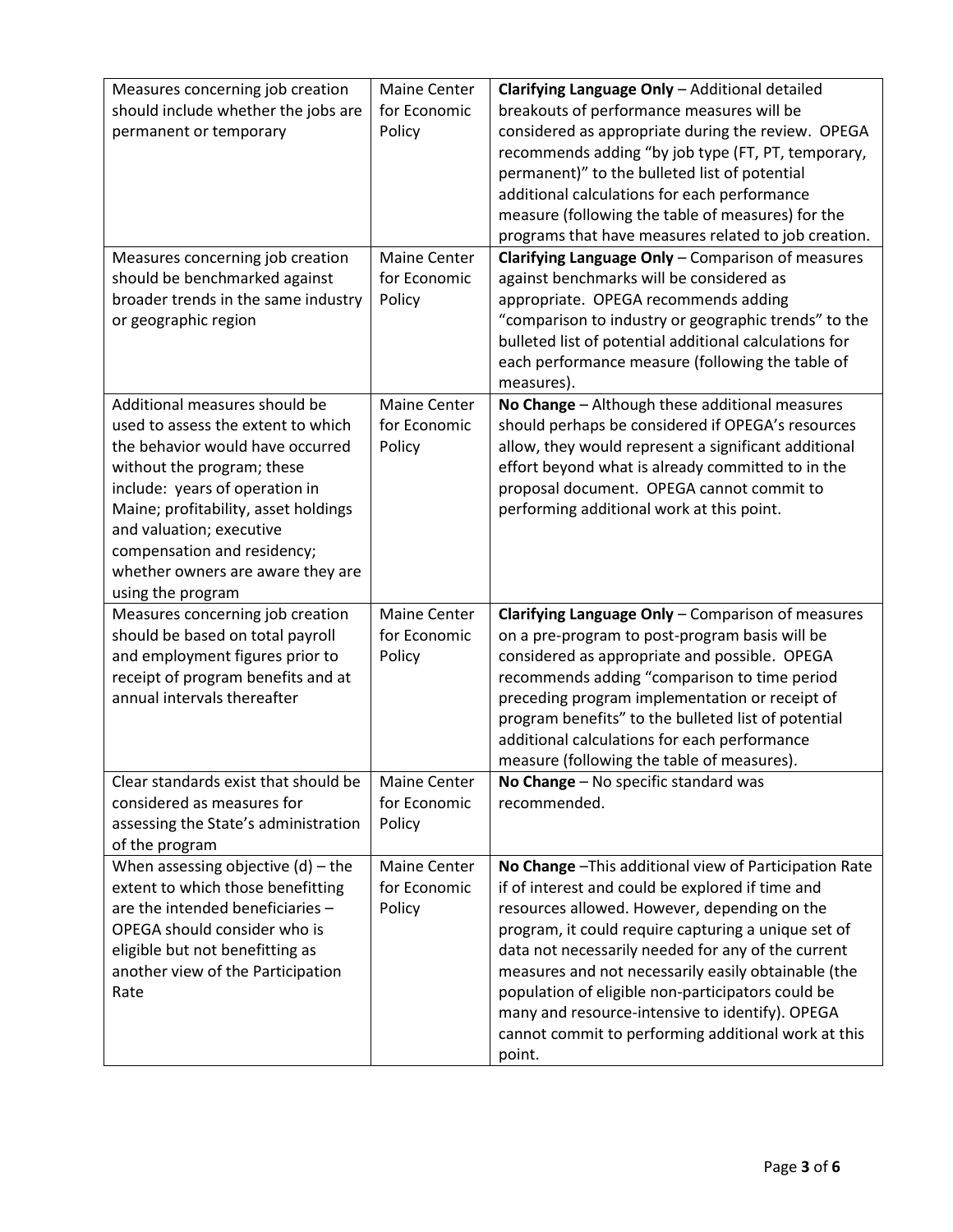| NEW MARKETS CAPITAL INVESTMENT PROGRAM                                                                                                                                                                                                                                                                                                                                                                                               |                                |                                                                                                                                                                                                                                                                                                                                                                                                                                                                                                                                                     |  |
|--------------------------------------------------------------------------------------------------------------------------------------------------------------------------------------------------------------------------------------------------------------------------------------------------------------------------------------------------------------------------------------------------------------------------------------|--------------------------------|-----------------------------------------------------------------------------------------------------------------------------------------------------------------------------------------------------------------------------------------------------------------------------------------------------------------------------------------------------------------------------------------------------------------------------------------------------------------------------------------------------------------------------------------------------|--|
| Concerning Parameter (1) Purpose, Intent or Goals                                                                                                                                                                                                                                                                                                                                                                                    |                                |                                                                                                                                                                                                                                                                                                                                                                                                                                                                                                                                                     |  |
| Purpose statement should be<br>modified to read:<br>"To promote economic<br>development and community<br>development by encouraging major<br>private capital investment in<br>qualified businesses and non-<br>profits located in economically<br>distressed areas of the State; to<br>preserve and create jobs, to<br>develop thriving communities, and<br>make the State more competitive in<br>attraction of investment capital." | Kris Eimicke-<br>Pierce Atwood | No Change - The purpose as currently stated in the<br>proposed parameters is reflective of language<br>existing in State statute.                                                                                                                                                                                                                                                                                                                                                                                                                   |  |
| Goal and beneficiaries sections<br>should be amended to include<br>"non-profits"                                                                                                                                                                                                                                                                                                                                                     | Kris Eimicke-<br>Pierce Atwood | No Change - OPEGA finds no reference specifically to<br>non-profits in the State statutory definitions,<br>statement of legislative intent, or the program<br>purpose. State statute does reference the federal<br>code for the federal New Markets credit in defining<br>"qualified low-income community business" and the<br>federal code's definition of the term does specify that<br>non-profit corporations fall within the definition.<br>Consequently, non-profits are already captured in<br>OPEGA's parameters as "qualified businesses". |  |
| Concerning Parameter (2) Beneficiaries                                                                                                                                                                                                                                                                                                                                                                                               |                                |                                                                                                                                                                                                                                                                                                                                                                                                                                                                                                                                                     |  |
| Primary and secondary<br>beneficiaries should be swapped,<br>with "residents of economically<br>distressed communities" being<br>primary and qualified businesses<br>being secondary                                                                                                                                                                                                                                                 | Kris Eimicke-<br>Pierce Atwood | No Change - Both primary and secondary intended<br>beneficiaries will be considered in this evaluation.<br>OPEGA consistently identified each program's<br>primary beneficiary as the parties most directly<br>receiving some benefit and intended to be helped by<br>the program. Secondary beneficiaries were identified<br>as the parties still indicated in statute as intended to<br>be helped but less directly receiving the program's<br>benefits.                                                                                          |  |
| Concerning Parameter (3) Evaluation Objectives                                                                                                                                                                                                                                                                                                                                                                                       |                                |                                                                                                                                                                                                                                                                                                                                                                                                                                                                                                                                                     |  |
| Additional measures (detailed in<br>the following section as N, O, P, Q<br>and R) should be included as<br>possibly applicable (in whole or<br>part) to objectives (c), (d) and (e)                                                                                                                                                                                                                                                  | Kris Eimicke-<br>Pierce Atwood | No Change - OPEGA does not suggest the additional<br>measures be incorporated in the document (specific<br>reasons per measure are detailed in the following<br>section).                                                                                                                                                                                                                                                                                                                                                                           |  |
| Concerning Parameter (4) Performance Measures                                                                                                                                                                                                                                                                                                                                                                                        |                                |                                                                                                                                                                                                                                                                                                                                                                                                                                                                                                                                                     |  |
| In the bulleted list of possible<br>additional breakouts for<br>performance measures the<br>following should be added: "by<br>type of qualifying business"                                                                                                                                                                                                                                                                           | Kris Eimicke-<br>Pierce Atwood | Clarifying Language Only - OPEGA recommends the<br>suggested language be added as a possible additional<br>breakout.                                                                                                                                                                                                                                                                                                                                                                                                                                |  |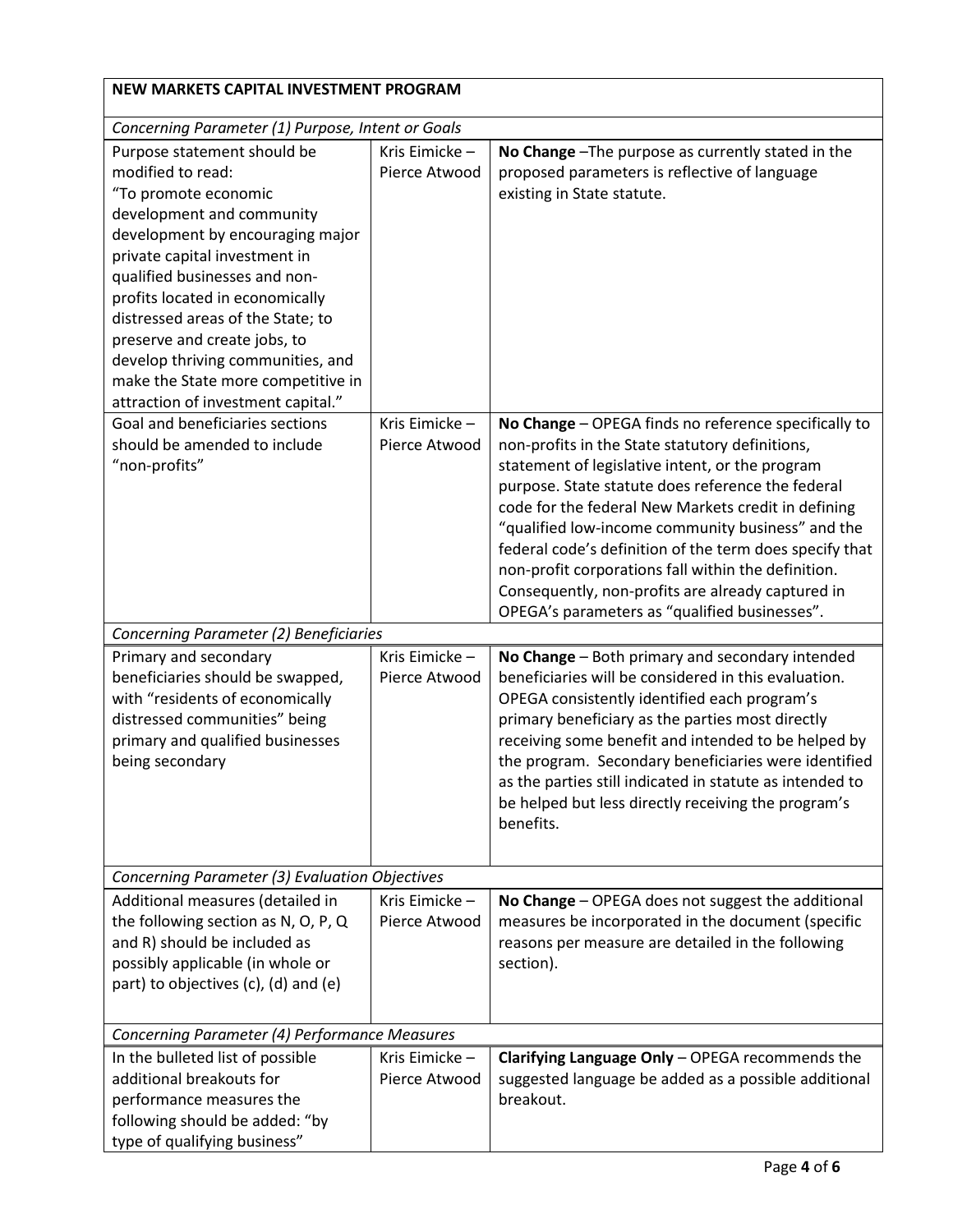| Job creation should be added as a     | <b>Maine Center</b> | No Change - Performance measures and other                |
|---------------------------------------|---------------------|-----------------------------------------------------------|
| measure                               | for Economic        | parameters are intended to be specific to individual      |
|                                       | Policy              | programs in order to provide a valid basis for            |
| Measure N should be added with        |                     | assessing their effectiveness as directly as possible.    |
| the language "Jobs created as a       | Kris Eimicke-       | "Job creation" and "quality jobs created or retained"     |
| result of investments made (direct,   | Pierce Atwood       | are not called out in statute in a way that suggests      |
| indirect and induced)"                |                     | they are the primary goal of the program $-$ in           |
|                                       |                     | contrast, for example, to the statutory language and      |
| Measure Q should be added with        |                     | requirements for PTDZ and ETIF. Consequently, we          |
| the language "Quality of jobs         | Kris Eimicke-       | consider jobs created and retained as more of an          |
| created or retained as a result of    | Pierce Atwood       | indirect goal or benefit of this program. We expect to    |
| the investments made"                 |                     | capture such indirect benefits and impacts in the         |
|                                       |                     | performance measures for "net impact on State             |
|                                       |                     | budget" and "indicators of economic impact".              |
| In all performance measures where     | Kris Eimicke-       | No Change - "Value" seems an adequate word and is         |
| the word "value" appears it should    | Pierce Atwood       | further specified by the \$ (dollar) in front of it.      |
| be replaced by the word "amount"      |                     |                                                           |
| Measure B should have the             | Kris Eimicke-       | No Change - Additional detailed breakouts of              |
| following language added at its       | Pierce Atwood       | performance measures will be considered as                |
| end: "and the amount of such          |                     | appropriate during the review. The measure                |
| investment (on a county-by-county     |                     | recommended here is already included in the               |
| basis)"                               |                     | proposed parameters via measure G "Total qualified        |
|                                       |                     | investment received by businesses" and the possible       |
|                                       |                     | additional breakout "per geographic region" bulleted      |
|                                       |                     | after the table of measures.                              |
| Measure C should have the             | Kris Eimicke-       | No Change - It is unclear to OPEGA how credits could      |
| following language added at its       | Pierce Atwood       | appropriately be paid under this program if they were     |
| end: "(taking into account only       |                     | not based on investments certified by FAME as             |
| investments certified by FAME as      |                     | eligible for credits. As part of our standard             |
| eligible for tax credits)"            |                     | procedure, OPEGA would make note of any credits           |
|                                       |                     | paid under this program that did not appear to have       |
|                                       |                     | been certified appropriately.                             |
| Measure M should have the             | Kris Eimicke-       | No Change - Additional detailed breakouts of              |
| following language added at its       | Pierce Atwood       | performance measures will be considered as                |
| end: "(on a county-by-county          |                     | appropriate during the review. The possible               |
| basis)"                               |                     | additional breakout "per geographic region" is            |
|                                       |                     | already in the bulleted list following the table of       |
|                                       |                     | measures in the proposed parameters.                      |
| Measure P should be added with        | Kris Eimicke-       | No Change - This new measure would represent a            |
| the language "Additional capital      | Pierce Atwood       | significant additional effort beyond what is already      |
| attracted to the State as a result of |                     | committed to in OPEGA's proposed parameters,              |
| investments made"                     |                     | could be difficult to quantify directly, and would likely |
|                                       |                     | require economic modeling.                                |